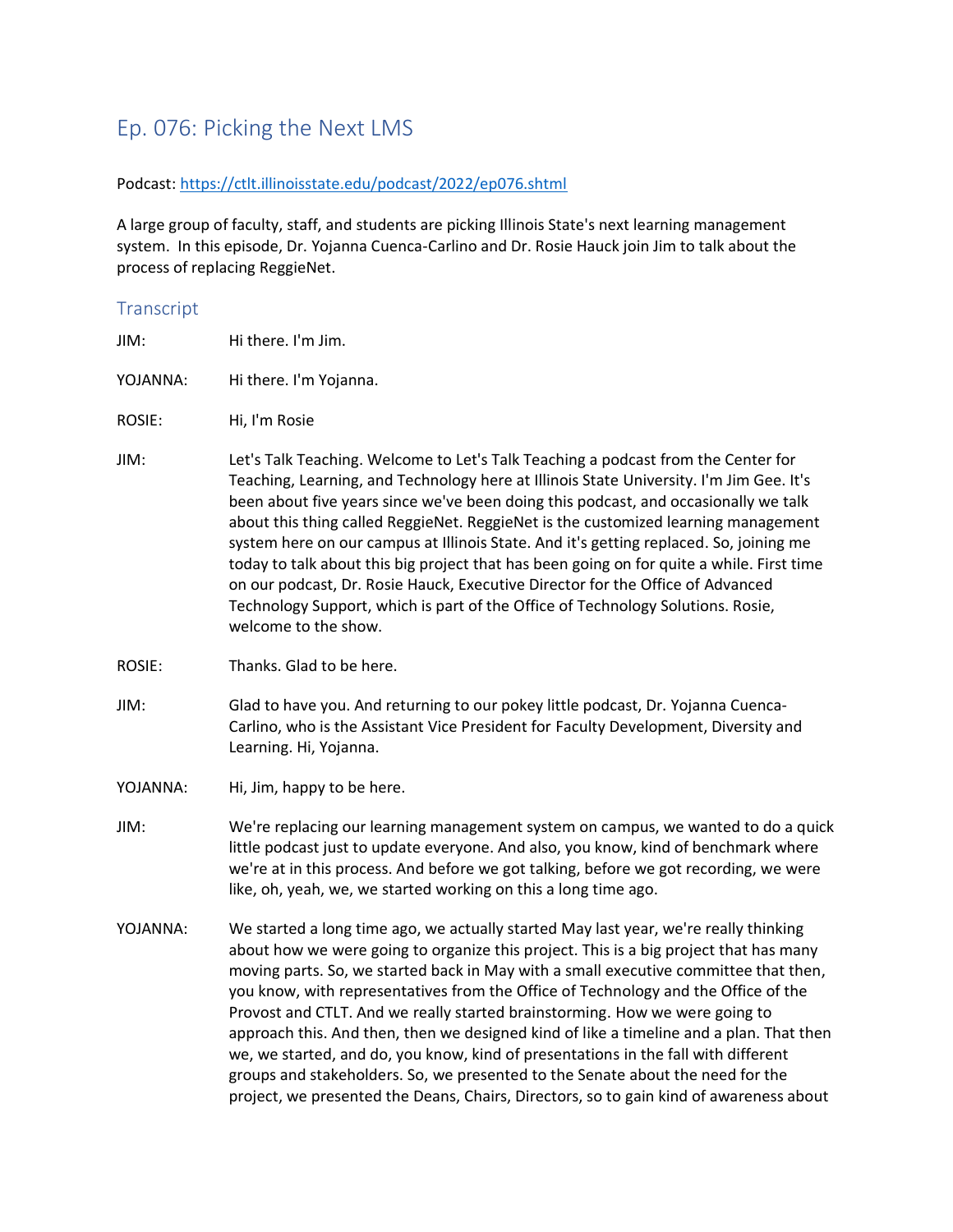the importance of this project and what was coming down the road. So, and then we started in forming committees, and we could talk a little bit more about the committees. If you want us to do that right now.

- JIM: Actually, before we get to that, Rosie, why are we replacing ReggieNet? Which is based on Sakai, which is the, the engine that drives it? Why are we doing it?
- ROSIE: Well, honestly, we have outgrown Sakai, right? We've had Sakai, I think we're coming up to almost 10 years, right? Which is quite long for any technology very, very long for any technology. And so, as a campus, you know, our needs have, have developed, society has changed, right? What we want our technologies to be able to do, what we want to do in our classes has changed. So, it's an appropriate time for us to really dig in deep to see what those needs are. And because the technology has changed, there's some really good systems out there. So, it is a good time to look in the mirror to see who we are what we want to be and look out to see what's available for us.
- JIM: And also, of course, Sakai was of a certain period in, in history, because it was open source. So, it was community driven. And that community has gotten smaller too, right?
- ROSIE: Absolutely. As LMSs have become more complex, it just becomes harder to develop. There's lots of demands on different functionality we want included, and at the same time you want to, you want, it to be easy to use, right? So it's complex, yet you want it to seem simple. And so, with all those different layers, the technology has gotten, you know, more advanced, right. And so, what we start to see are the LMS systems that do really well tend to garner more attention, right? They, they further develop, they get more functionalities. And with an open source one, even though we've contracted with someone to help us with the open-source side of it, we're just not seeing additional functionality being incorporated at this, you know, at the rate that we would like to be able to use it.
- JIM: So, Yojanna, you're talking about committees that were formed? One of the important things, I know, that we had all talked about was that, that this is an open process, transparent process that everyone has a voice in this because, you know, unlike when ReggieNet was chosen a decade ago, you know, back then a learning management system was kind of an optional thing. Almost. It was, you know, not everyone was using it and now we have well over 90% I think in some semesters 99% of all of the regular courses have at least had the original site public. So, can you tell us a little bit more about who's involved, and you know what voices are involved in this?
- YOJANNA: Absolutely, and, and first of all, we're going to say that for us, having all stakeholders at the table and everyone heard, was really important. From the beginning, we really wanted to make sure that we really not only looked at the data that we have collected, but that we actually had a lot of people involved in the process. So, so, as I was talking, when we started, you know, we had an executive team that started really formalizing what this process was going to look like. And that team decided that it was important for us to develop an advisory group that was going to be formed from faculty, staff, and students that will, that would be part of the team that would help us assess, right?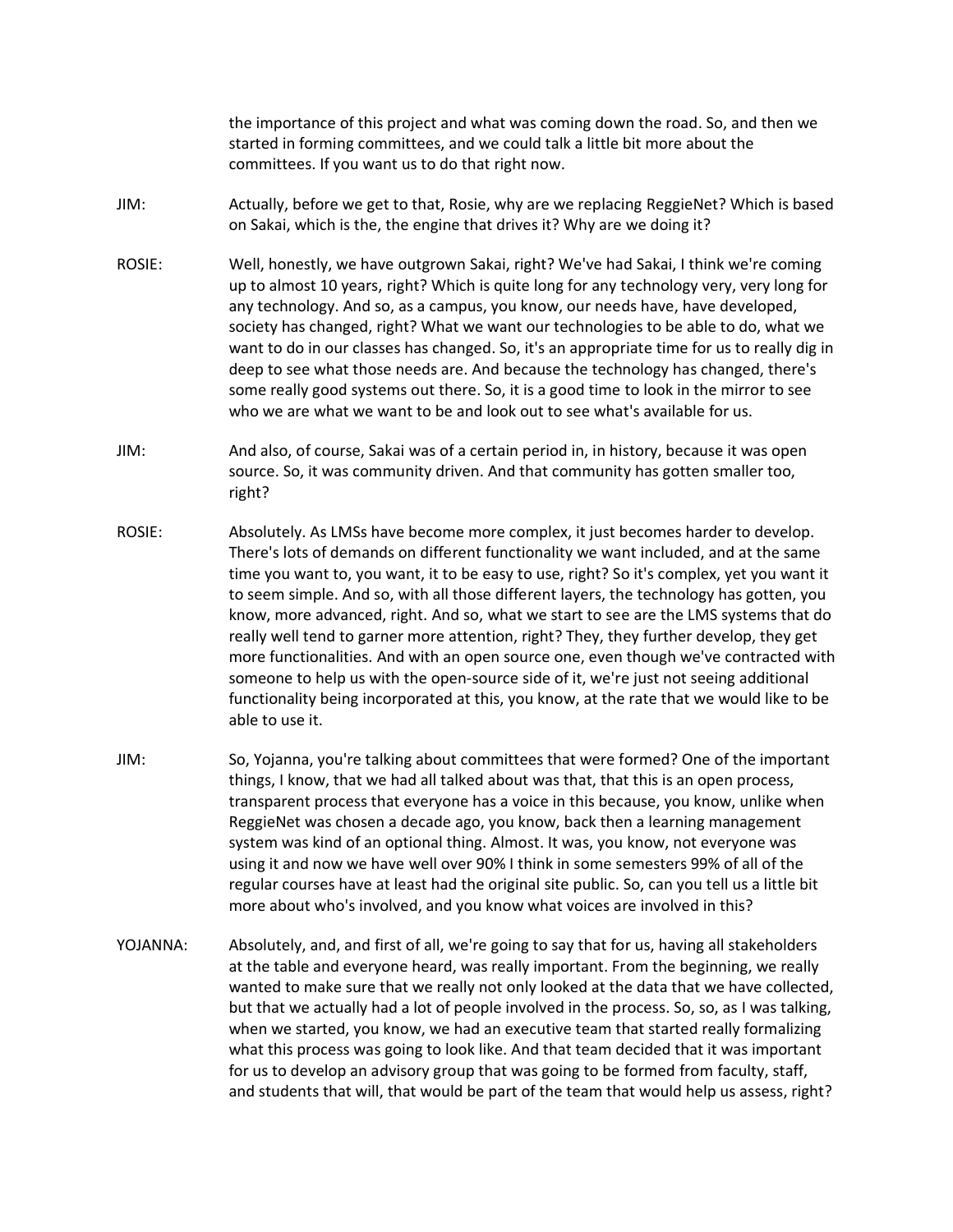What are the new requirements, and we were going to look for, for the need for the next LMS. So, that was a nomination from the Dean's, we also asked for Sen… for Senate representatives to be part of this process. We present that to the Student Government Association, as well. And then got some, some, some students involved in that process. So, we have the executive team, then we have the advisory group. But we also have a technical team that actually is looking at everything behind the scenes. About that, and maybe Rosie can, you know, tell us a little bit of them are who are involved as part of the technical team?

- ROSIE: Absolutely. So, behind the, behind the scenes under the hood. So, to say of the LMS, right, we connect to lots of different systems that we have here at Illinois State. And we want to connect perhaps to other systems that we currently haven't connected to. So, to that end, what we've done is, within Tech Solutions, we've looked at our teams, and we've identified team members across all these different areas, across all areas of Technology Solutions, to be part of the LMS team. It's a really big team, not just from the faculty side, but also from the technical side. Because ultimately, you know, we have to not only provide the support the maintenance, we want to make sure that the data that we need to go into the LMS is correct. And the data that we need to come out of the LMS to our other systems, also correct. And so, we have a pretty broad team over here just on the Tech, Tech Solution side to help advise eyes on given their expertise to make sure that as we move forward, we know what we're getting ourselves into, we have a solution and the technical side in place so that when we get to the point where we are eventually going to roll this out, right? It is going to be seamless, and we know how we're connecting the dots.
- JIM: We should probably talk about what we're looking at. So, it's Canvas. And it's Brightspace D2L. Brightspace is the is the newest version of Desire to Learn. And we have a fairly rigorous process that we're going through. So, I was hoping one of you could talk a little bit about the sandbox experience, you know, we're able to finally now get into these and play as a committee. And then I think we also want to make sure we talk about some open forums that are coming up, where everyone on campus can get a glimpse of what these look like and compare them to ReggieNet. So, Rosie, do you want to start with the sandbox?
- ROSIE: Absolutely. So, like Yojanna said, you know, we started off with a list of requirements that the, both advisory team and the technical team use. So, using those requirements, looking at what all the information we could find on the two systems, we know that they look good on paper, right? Or on website, right? Or on videos that we were able to view. So, where we are now is, so far all the boxes are checked, they look good, they meet our needs and requirements as we've outlined them. So, it's a hands on, right? We want that experience on both of these platforms to see how easy is it right. And so that is where we are in the in the sandbox, and why we wanted to do a sandbox with each of these vendors. And so to that end, we worked with both of the vendors to set up a sandbox just for ISU, we control you know who gets in there. And I can tell you, you know, as we've moved through this process, we kept thinking, right? Oh, this, this group needs to be in there. Oh, this group needs to be in there. Oh, I'd love to get this group's feedback, right? Because everyone's got different needs. And, and some of them are quirky, right? We have different disciplines that have different needs for an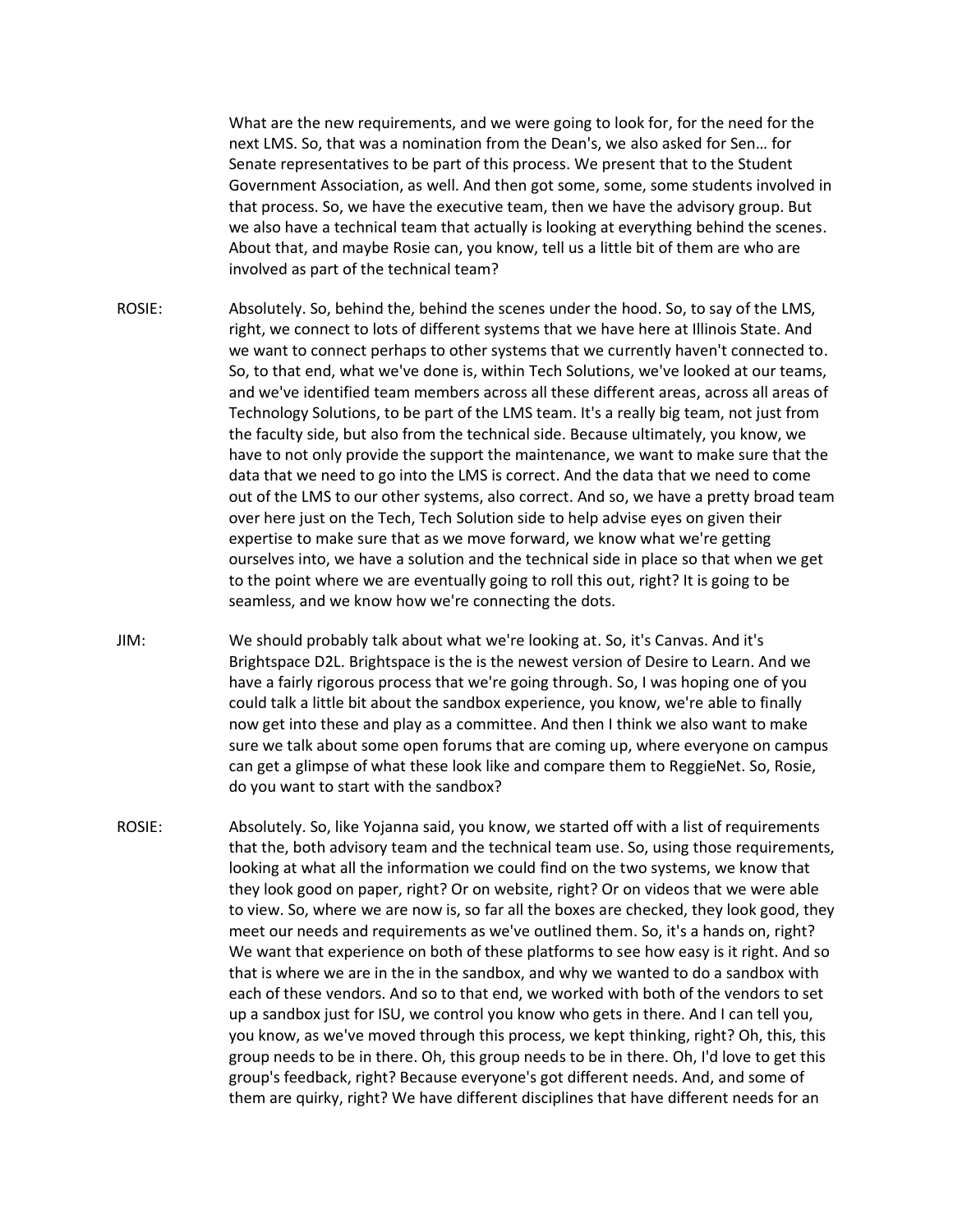LMS. And so right now with our sandbox, we are over 100 participants. And so, this is across, we have the technical team, who's looking at both of these systems and how to admin the different systems right so kind of the back end and how much effort it takes, how it works, what the data looks like. We have quite a few instructors of course, right? Again from different disciplines, they have different needs for the LMS and we want to get these into their hands so that they can play with it. They can try you know, how what kind of assignments, what type of activities they want to do. Whether you're in person, your hybrid, your online, all these different factors, right? How do the two LMSs meet their needs? And then we also have students as the students. Right?

- JIM: Right.
- ROSIE: Again, we want a great user experience, right?
- JIM: Right now the sandbox process is helping us decide which of these two potential learning management systems we're going to go forward with to a full pilot test. Right?
- ROSIE: Correct. Correct. So, along with the sandbox, access, what we're giving to all these individuals who have graciously voluntold, volunteered, sorry, did I say that? volunteered to help us is
- JIM: I will have some editing to do.
- ROSIE: Sorry about that. Just kidding. We provide them a feedback mechanism as well. Right? So there, so they are providing feedback. And we're going to look at all that to help kind of make a decision. Honestly, you know, I don't know, there's no technology, that's perfect. Eventually, we will make a choice. But then with this feedback to we will know what things maybe we have to put a little bit of extra effort on. As far as you know, maybe the development, maybe things we can do is in terms of training and support. And so we're going to, I think this date is going to be very valuable across the board, not just for this evaluation, which is a big step, but how we're going to use it moving forward, whatever the solution is.
- JIM: Once that's done, then the committee's work is not over, because we have to talk about how to transition to it. And so that's something else and also recommend, maybe the use of templates are the best way to set it up and for instructors to actually use it. So...
- YOJANNA: That is right. And, you know, in addition to the sandbox, we're going to have two open forums at the end of April, April, I think 26th on the 28th.

JIM: Yes.

YOJANNA: And then on one of those forums, we're going to have a comparison. So, we're going to talk on a walk through, what are currently the, the LMS that we have on ReggieNet, or Sakai, and then how does that compare to one of the vendors in this case, Canvas, and then the other open forum will be the same a walkthrough, ReggieNet, and then Brightspace D2L so that is going to be an opportunity for the campus community to attend the open forums, we're going to record these forums, and there's going to be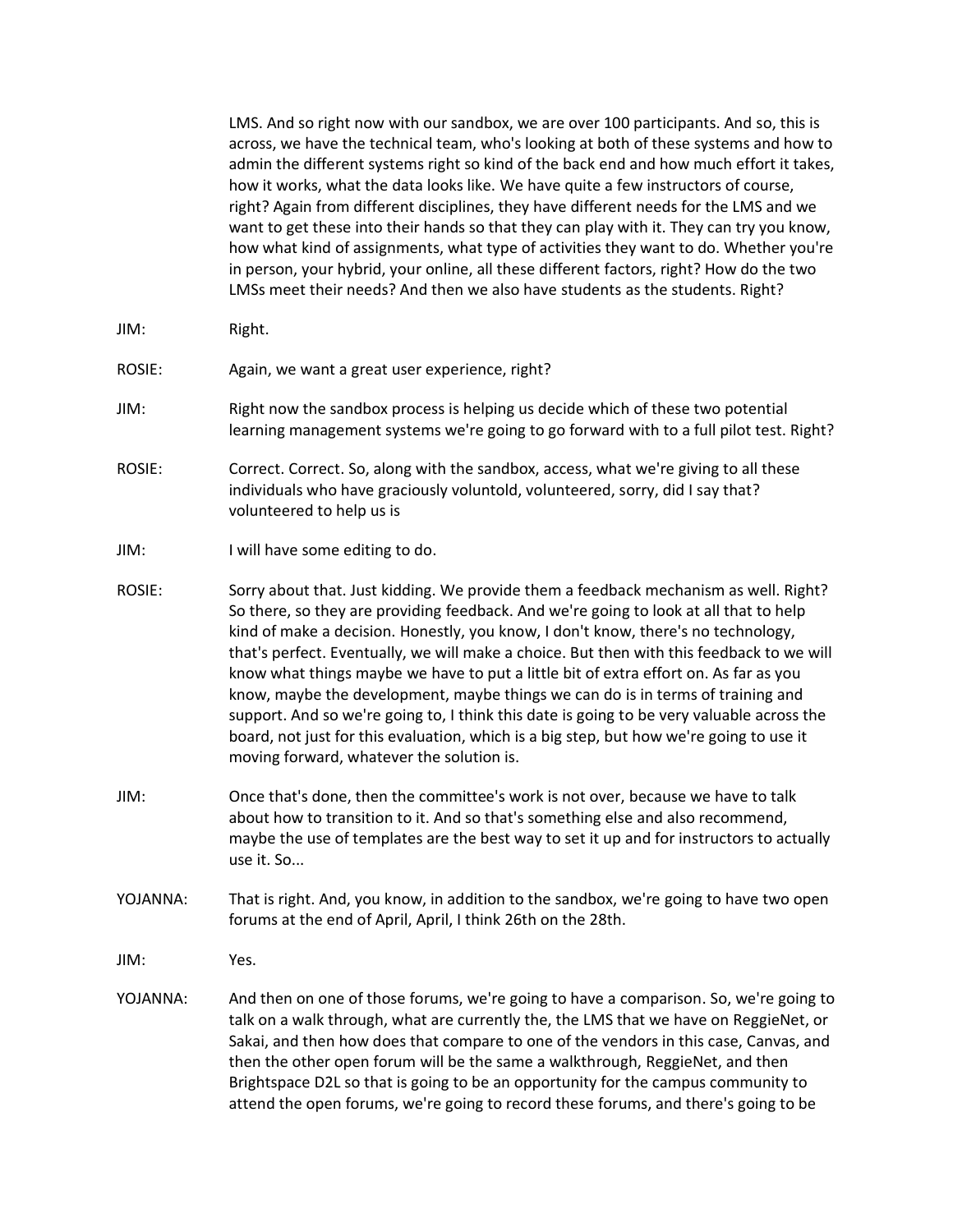an opportunity for, for, for people to submit their feedback. The other thing that we have done, and I think all of you who have open my have received a message about, you know, a survey that we did. That's right, yeah. And then that was another way for us to collect data about what are the needs from the campus community. So, you know, that survey and it was Jim, you could tell us a little bit more about this, because you have been collecting that data.

JIM: So, yeah, it was it was an open survey or survey with just two questions. What do you what do you like about our current system? ReggieNet? What improvements would you want to see the next one? And so, we've, we've already gone through and done a very preliminary analysis, I got some great help from Pearl, who's our graduate assistant for communication here at CTLT. And also does some of the transcript works. So, shout out to you Pearl as your as you're transcribing this episode. But she was really great about going through and looking for some highlights. Nothing surprising, you know, we've done actually, you know, to your point, Yojanna, we've done a lot of surveys before, there were surveys that were kind of like the miso survey, or the tech wall survey before that, which were a broader scope. And then CTLT has often done surveys of faculty and students specific to ReggieNet. So, there wasn't anything too terribly surprising. Students are looking for an app, they're looking for greater a calendar function or something that shows all of their homework and all of their courses being due at once. And both of the systems as far as I can tell, so far can do that. Faculty are looking for some similar communication tools, better Gradebook experience and stuff like that. So, yeah, and as you said, we will have those up in forums, we will record those. I guess the message that comes out of this might be yes, it seems like we're moving very quickly. But that's only because we've really been talking about it to the whole campus community at once, since well, really since March, since, since February or March. But we've actually been very deliberate throughout the process. And so, what happens after April?

- YOJANNA: So, we are going to everyone is obviously right now playing in the sandbox and getting that so the Advisory Group and the Technical Group, well, they will conduct the evaluation with that with the rubric that we have created aligned with their requirements. So, we're going to have a conversation towards the end of April about everyone's evaluation, we're going to look at the data that we have had anything that has come out of the open forums and then we're going to make a determination in terms of which of the two systems will serve better ISU, we're looking at everything right, like we're looking at integration, we're looking about service, we're looking about, you know, help that aids that the providers you know, give. I'm sure we're looking about the, the apps, any everything that that we are, it's accounted right. So, the goal is to by the beginning of May start really making those recommendations we met also with the Cabinet. And, and we, you know, we're going to also write some recommendations not only about the next LMS, but also about the use and implementation of the learning management system on campus. Because it's obviously very tied to student success. And, and then after that it's implemented.
- JIM: Yeah. And implementation Rosie, is going to take probably about a year.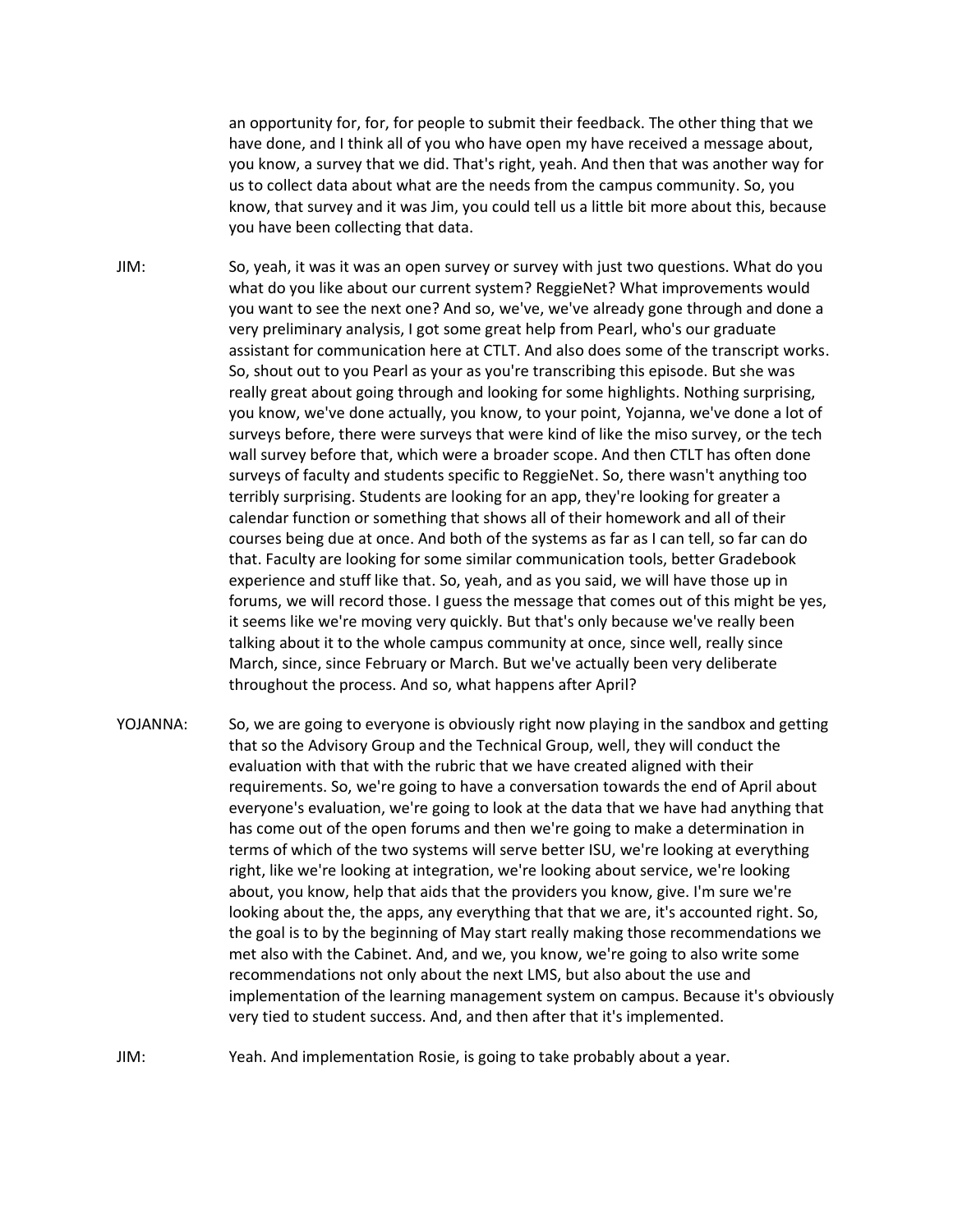ROSIE: Right, right. Yeah. So, as far as the timeline looking forward in the next couple of semesters, right, we will start to pilot the new LMS. First pilot, and so that'll be fall of '22, and spring of '23. And so, for the next calendar year, a next academic year,

JIM: Right.

- ROSIE: We will have two concurrent LMSs.
- JIM: Right.
- ROSIE: As we start to transition over and at the same time, a lot of the going back to the sandbox, a lot of those members are also the support team, right? Because the better that they're familiar with the system, the better they're going to be able to provide support. So, basically an army of support staff.
- JIM: Is it fair to say, though, that yes, we'll have to, we'll have to concurrent LMSs. But the vast majority of classes are still going to be on ReggieNet, for next academic year. And, and for faculty, for instructors, and for students, it'll probably be fall of '20. Now I'm getting my year 2023. That's right. That's where we're at. Still haven't invented the Time Machine Teaching and Learning yet. So, fall of 2023 is when we would want to have everyone on the new LMS.
- ROSIE: That is the plan. That is that's definitely the plan. Actually, from the technical side.
- JIM: Yeah.
- ROSIE: It can be done a lot, pretty quickly. Right?
- JIM: Right.
- ROSIE: But, but it's not, it's not for the technical part that we're doing this, right? I think, you know, as a campus, you know, we do want to provide the support that people need and the training, right to gently move from one system to the other.
- JIM: Well, and we've done it before, and, and learn lessons from the last time we did it. And I think because these, again, are very refined products. Nowadays, it's not like back when we bought an LMS, 12 years ago or whatever. They're very refined products that the transition will be easier. So, even though we're talking about a year, that is still probably what I think it was like two years when we transferred from the old Web CT/Blackboard to ReggieNet. Yeah. So, so it's still going to happen fairly quickly. The overriding thing in all of this is that we want to keep people informed about what's going on. So, they can go to NextLMS.IllinoisState.edu. This NextLMS all one word, at IllinoisState.edu. That's the website we've created for the project. There's a link on there where you can see everyone who's involved and all of the committee's. And you can also submit feedback. And that's if you are interested, maybe in volunteering at some stage to have your class if you're a faculty member to do that, or if you have questions. We keep track of those and we get back to everyone. So, Yojanna, Rosie, thank you so much.